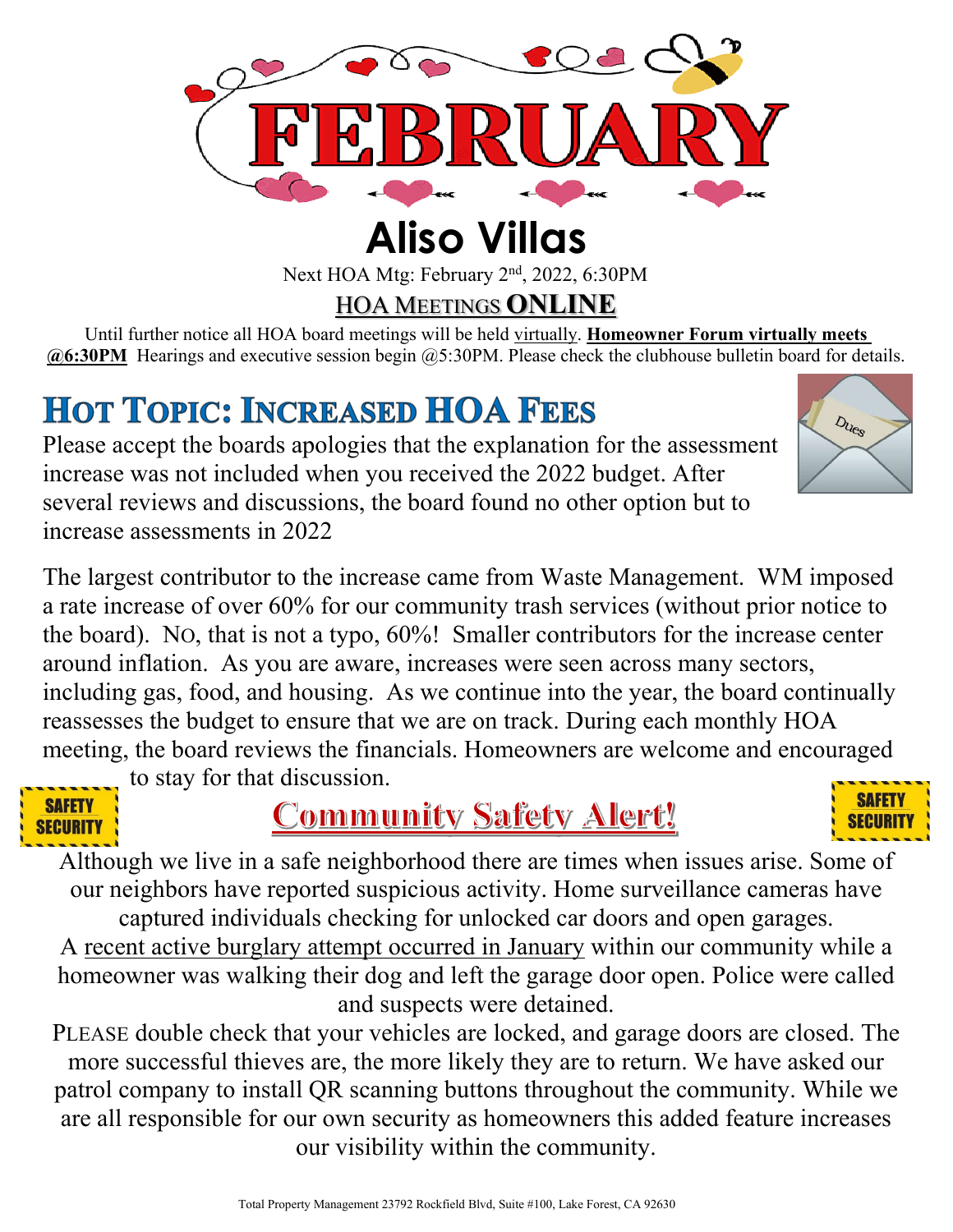## **Waste Management, City of Mission Viejo**

\*Reminder\* Effective January 1, 2022, all residences, multifamily complexes, and businesses are required to separate organic waste from the trash. Re: California Senate Bill 1383 (SB 1383) **WM recently indicated to a homeowner that there is a logistics issue with the new green bins.** 

**They hope to have them delivered in 3 weeks to a month. If you still have your old cans,** 

#### **please contact WM right away for pickup.**

**All residents are eligible to receive 1 free cart exchange per year, per type.**

#### **Keep Your Organics Container Clean & Fresh --Tips & Tricks**

- Empty out, rinse, and dry your kitchen pail daily.
- You may line your pail and organics container with a piece of paper or paper napkin.
	- **CalRecycle has a dedicated webpage below for with further information:**

<https://www.calrecycle.ca.gov/climate/slcp>

Please do your best, keep your cans clean and stored properly. **Contact WM Customer Service (949) 642-1191** or visit wm.com/us/en/support.





### **Scheduled HOA vendor work or repairs?**

If you (or the HOA) have scheduled a repair to your home/garage and the vendor has asked you (resident/tenant) to clear an area, please do your best

to comply. They are not responsible to move your property and you avoid any possible damage.

#### **2022 - MONDAY, FEBRUARY 14TH**

No matter what your Valentine's Day vibe is this year — single, taken, married, new parents, or anything in between. Even though most of us love to hate on Valentine's Day, we'll admit that it can be fun to celebrate. — don't be afraid to shout your love from the rooftops with some funny captions!



 $\heartsuit$  I'd step on a LEGO for you.

 $\heartsuit$  Thanks for being my emergency contact.

 $\heartsuit$  There's no one else I'd rather lie in bed and look at my phone next to.

 $\heartsuit$  Happy Valentine's Day to all the couples who let me third wheel the rest of the year.

#### **YOGA IN THE PARK**

Practicing yoga outdoors is an incredible experience. Nearby in our neighboring community park, (**DARRIN PARK 22461, CHERRY AVE**) Join **SUE SELLERS,** RYT 200, for a yoga class! All levels welcome! Please bring your own yoga mat and props. Every **SUNDAY**, 4PM, **MONDAY-THURSDAY** 6:30PM and **FRIDAYS** 9AM. Sue can be reached  $\omega$ 909.247-4494 if you have questions.